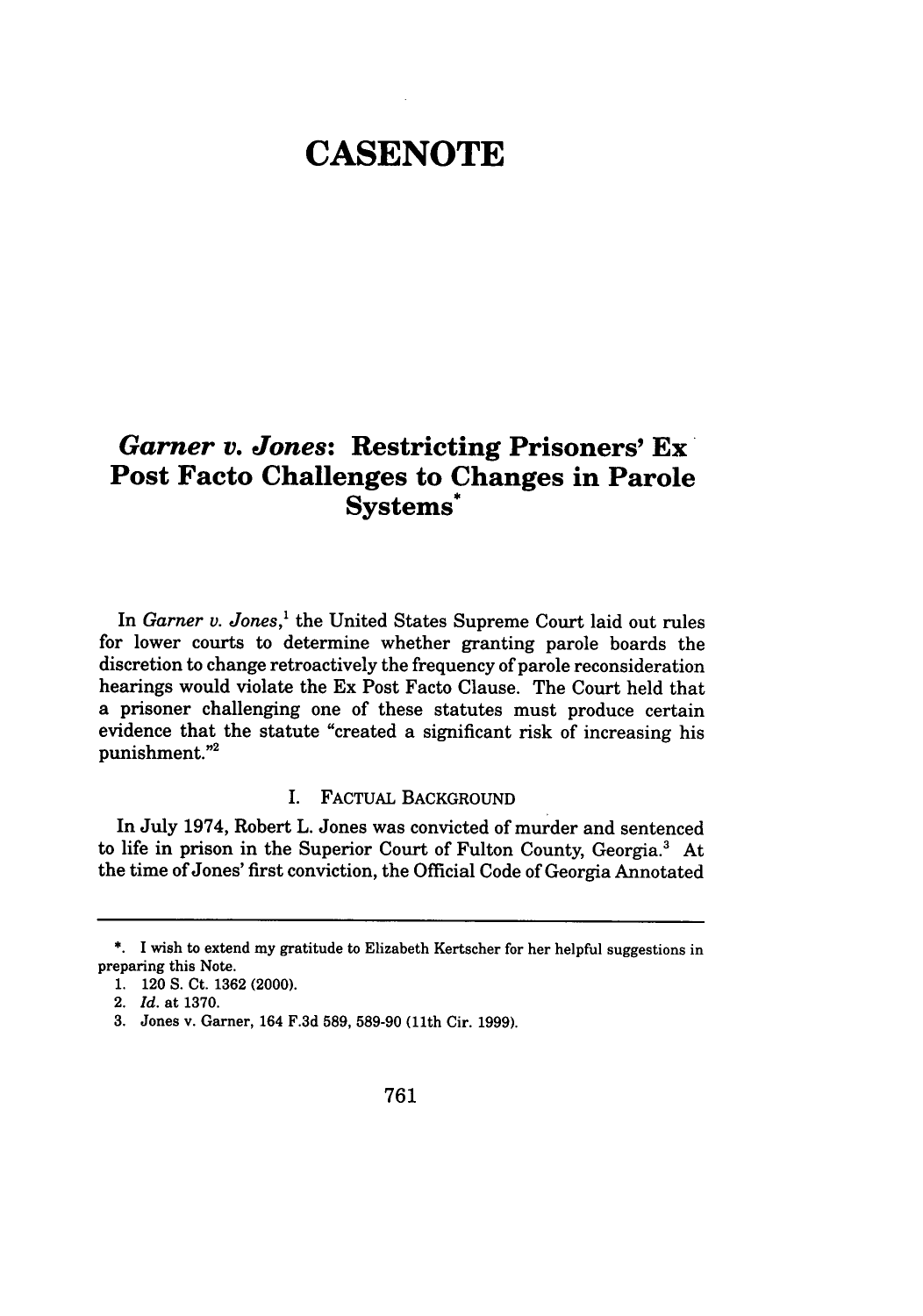**("O.C.G.A.")** section 42-9-45(b)4 provided that the State Board of Pardons ("Board") must consider those serving life sentences for initial parole consideration after seven years.' Under Georgia Rules & Regulations, Rule 475-3-.05(2), subsequent reconsideration hearings were to take place every three years.<sup>6</sup>

However, five years after being sentenced to life in prison and prior to Jones' initial parole consideration hearing, Jones escaped from prison. While a fugitive, Jones committed a second murder. After he was recaptured in 1982, Jones was sentenced to a second life term.<sup>7</sup> Before his initial parole consideration hearing, the Board amended Rule 475-3- .05(2) and applied the amendment retroactively.<sup>8</sup> Parole boards were granted the discretion to increase the time to eight years between subsequent parole reconsideration hearings for those denied initial consideration and serving life sentences?

Jones was first considered for parole in 1989, seven years after his 1982 conviction. At that time, Jones was denied parole and his subsequent parole reconsideration hearing was set, under the 1985 amendment, for eight years later in 1997.<sup>10</sup> However, the Board subsequently amended its rules again in response to the 1991 decision of *Akins v. Snow"* by the Eleventh Circuit. The Eleventh Circuit held that the retroactive application of the Georgia Rules changing the time between reconsideration hearings violated the Ex Post Facto Clause of the United States Constitution.<sup>12</sup> Jones' reconsideration hearings were again set for three-year intervals, in 1992 and in 1995.<sup>13</sup> The Board

**13.** 120 **S.** Ct. at **1366.**

<sup>4.</sup> O.C.G.A. **§** 42-9-45(b) (1997). The statute provides in pertinent part: "Except as otherwise provided in Code Sections 17-10-6.1 and 17-10-7, inmates serving sentences aggregating 21 years or more shall become eligible for consideration for parole upon completion of the service of seven years."

<sup>5. 120</sup> S. Ct. at 1365-66 (citing O.C.G.A. § 42-9-45(b) (1982)).

*<sup>6.</sup> Id.* at 1366 (citing GA. COMP. R. & REGS. r. 475-3-.05(2) (1979)).

<sup>7.</sup> *Id.*

<sup>8.</sup> The amended rule provides: "Reconsideration of those inmates serving life sentences who have been denied parole shall take place at least every eight years. The Board will inform inmates denied parole of the reasons for such denial without disclosing confidential sources of information or possible discouraging diagnostic opinions." GA. COMP. R. & REGS. r. **475-3-.05(2) (1985).**

**<sup>9.</sup>** 120 **S.** Ct. at **1366** (citing **GA.** COMP. R. **&** REGS. r. **475-3-.05(2) (1985)).** The Board's policy statement provides that the purpose behind the amendment was to "establish the maximum possible interval between parole denials and reconsideration in a Life Sentence Case." Brief for Respondent at **26** n.19. *Garner,* 120 **S.** Ct. **1362** (No. **99-137).**

**<sup>10.</sup>** *Id.* at **1366.**

**<sup>11. 922</sup> F.2d 1558** (11th Cir. **1991).**

<sup>12.</sup> *Id.* at **1565.**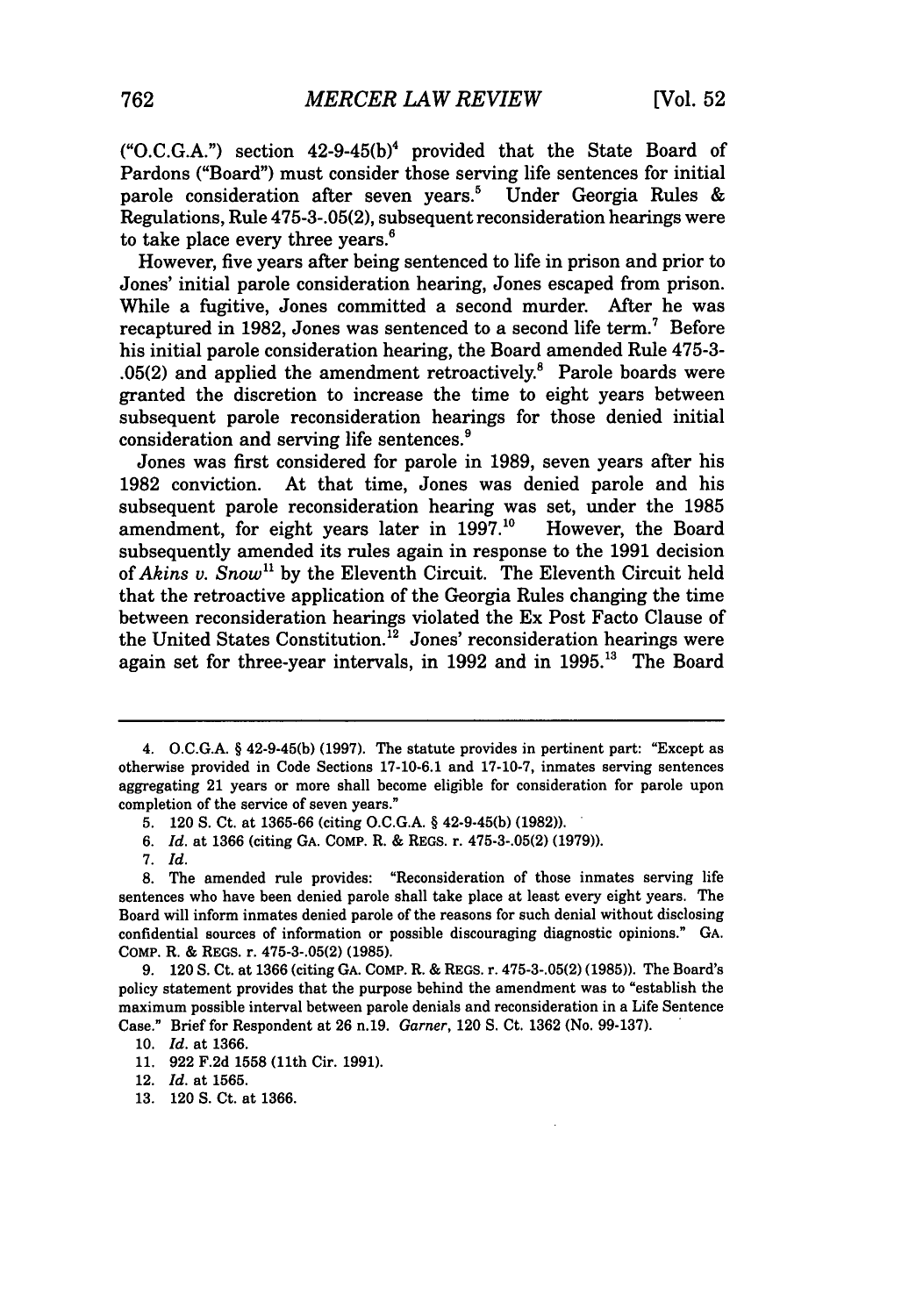denied parole each time, citing the "multiple offenses" and "circumstances and nature of the second offense."14 But, in 1995 the Board read the subsequent decision of *California Department of Corrections v. Morales15* from the United States Supreme Court to overrule *Akins.16* After Jones' 1995 review and denial, the Board scheduled Jones' next parole reconsideration hearing in conformity with its amended rules for eight years later, in 2003.<sup>17</sup>

Jones brought an action under 42 U.S.C. § 1983<sup>18</sup> in the Northern District of Georgia alleging that the amendment to Rule 475-3-.05(2) violated the Ex Post Facto Clause of the United States Constitution.<sup>19</sup> He sought a motion for leave to discover evidence for his claim. Citing *Morales,* the district court granted the petitioner's motion for summary judgment and dismissed Jones' claim.<sup>20</sup> Because the amended Rules created "only the most speculative and attenuated possibility" of increasing a prisoner's punishment, the court held that there was no ex post facto violation.<sup>21</sup>

However, on appeal the Eleventh Circuit reversed and distinguished *Morales."* The court of appeals stated that determining whether retroactive application of the Georgia rules violated the Ex Post Facto Clause must focus on the effect on the "prisoner's ultimate date of release." $23$  In *Morales* the Court relied on several factors that the In *Morales* the Court relied on several factors that the Supreme Court believed safeguarded against producing a "sufficient risk of increasing the measure of punishment attached to covered crimes."24 However, those safeguards were absent from the present case. Unlike in *Morales,* the Georgia law applies to "all those inmates serving life sentences," does not require a particularized finding of fact as to the reasons for denial, increases the time between parole reconsideration from one to eight years, and grants too much discretion for board review. $25$  The court also noted that while the purpose behind a statute

14. *Id.* (citing *Akins,* 922 F.2d at 1565).

**18.** 42 **U.S.C.** § **1983** (1994).

- 22. *Jones,* 164 F.3d at 593-96.
- 23. *Id.* at 593 (quoting *Morales*, 514 U.S. at 513).
- 24. *Id.* (quoting *Morales,* 514 U.S. at 509).
- 25. *Id.* at 593-96.

<sup>15. 514</sup> U.S. 499 (1995).

<sup>16. 120</sup> S. Ct. at 1366.

<sup>17.</sup> *Id.*

**<sup>19.</sup>** As is typical in the Georgia parole system, Jones was denied the right to appointed counsel. He therefore argued his case *pro se* before the district court. Telephone Interview with Elizabeth T. Kertscher, Counsel for Respondent at United States Supreme Court (Dec. **5,** 2000).

<sup>20. 120</sup> **S.** Ct. at 1366.

<sup>21.</sup> *Id.* (quoting *Morales,* 514 U.S. at 509).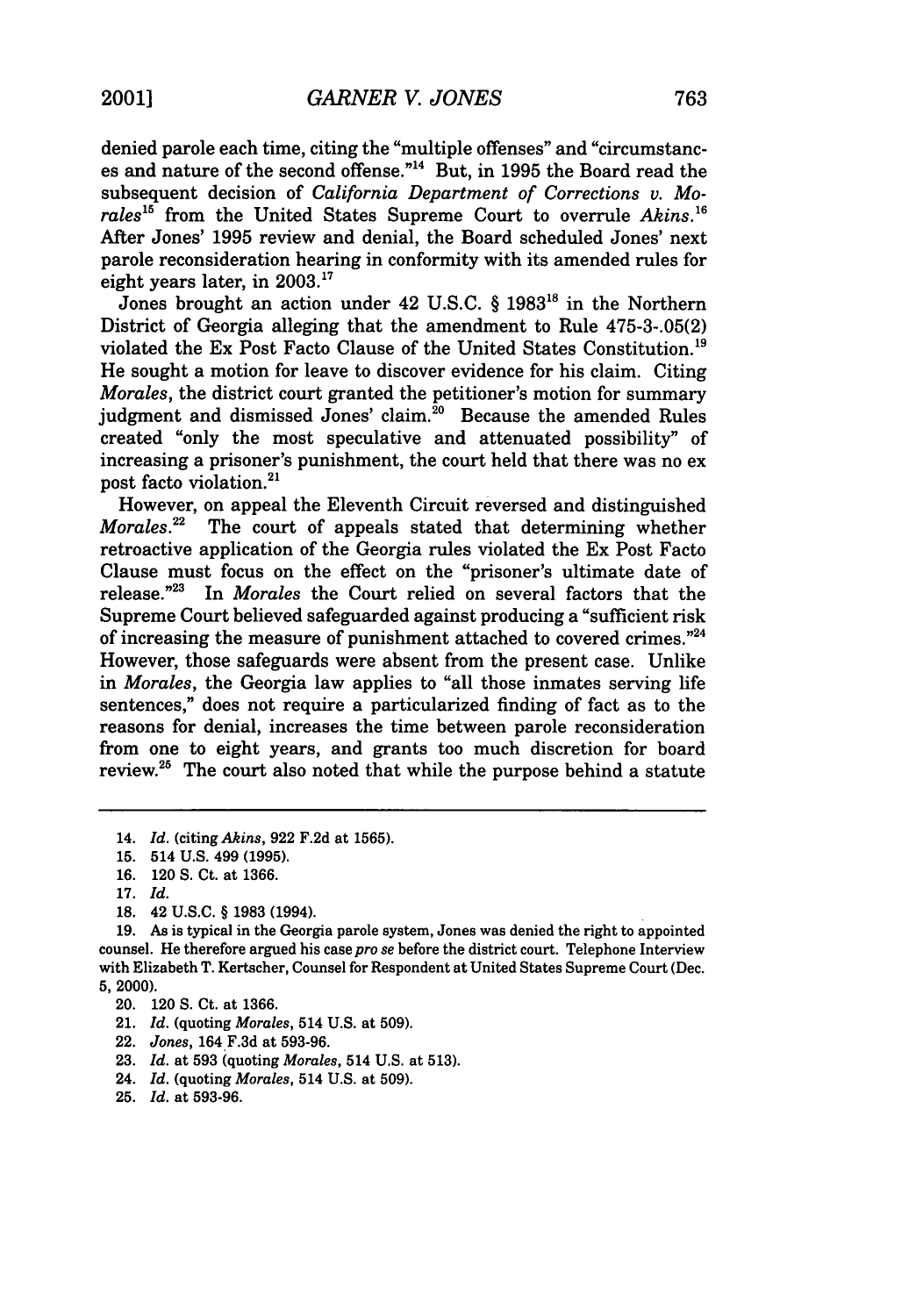would never "be a sufficient basis for concluding that a law violated the Ex Post Facto Clause," a change for the purpose of increasing a prisoner's punishment could support that conclusion.<sup>26</sup> Furthermore, the Policy Statement of the Board allowing inmates to request an expedited review is insufficient to mitigate the effect on the inmate's punishment because those statements do not carry the weight of law and enforcement is left entirely to the discretion of the Board.<sup>27</sup> The Supreme Court granted certiorari and reversed, holding that states are not required to adopt the exact procedures in *Morales* to satisfy the Ex Post Facto Clause.<sup>28</sup>

#### II. LEGAL BACKGROUND

The doctrine of holding ex post facto criminal laws void originated several centuries prior to the adoption of the United States Constitution and is deeply rooted in our legal history. During the debate over the Constitution, Alexander Hamilton wrote that "the prohibition of ex post facto laws ... are perhaps the great[est] securities to liberty and republicanism than any [the Constitution] contains.<sup>"29</sup> As applied to the states, the Ex Post Facto Clause states, "No State shall **...** pass any Bill of Attainder, ex post facto Law, or Law impairing the Obligation of Contracts . . . .<sup>,30</sup>

*Calder v. Bull*<sup>31</sup> is the primary case interpreting the meaning and scope of the Ex Post Facto Clause. Justice Chase believed that the purpose of the Ex Post Facto Clause was to prevent abuses by the legislature by giving advance notice to citizens of what actions constitute a crime.<sup>32</sup> Chase stated that those laws that are ex post facto laws fall within four categories:

<sup>26.</sup> *Id.*

<sup>27.</sup> *Id.* at 595. The relevant language of the Policy Statement provides:

It is the policy of the Board that all Life Sentence Cases denied parole may be set for reconsideration up to a maximum of eight years from the date of the last denial when, in the Board's determination, it is not reasonable to expect that parole would be granted during the intervening years. Inmates set-off under this policy may receive expedited parole reviews in the event of a change in their circumstances or where the Board receives new information that would warrant a sooner review.

State Board of Pardons and Paroles Policy Statement No. 4.110 §§ 1.105-06 (1996).

<sup>28.</sup> *Garner,* 120 **S.** Ct. at 1368.

<sup>29.</sup> THE FEDERALIST No. 84, at **511** (Alexander Hamilton) (Clinton Rossiter ed., 1961).

<sup>30.</sup> U.S. CONST. art. I, § 9.

<sup>31. 3</sup> U.S. 386 (1798).

<sup>32.</sup> *Id.* at 388-89.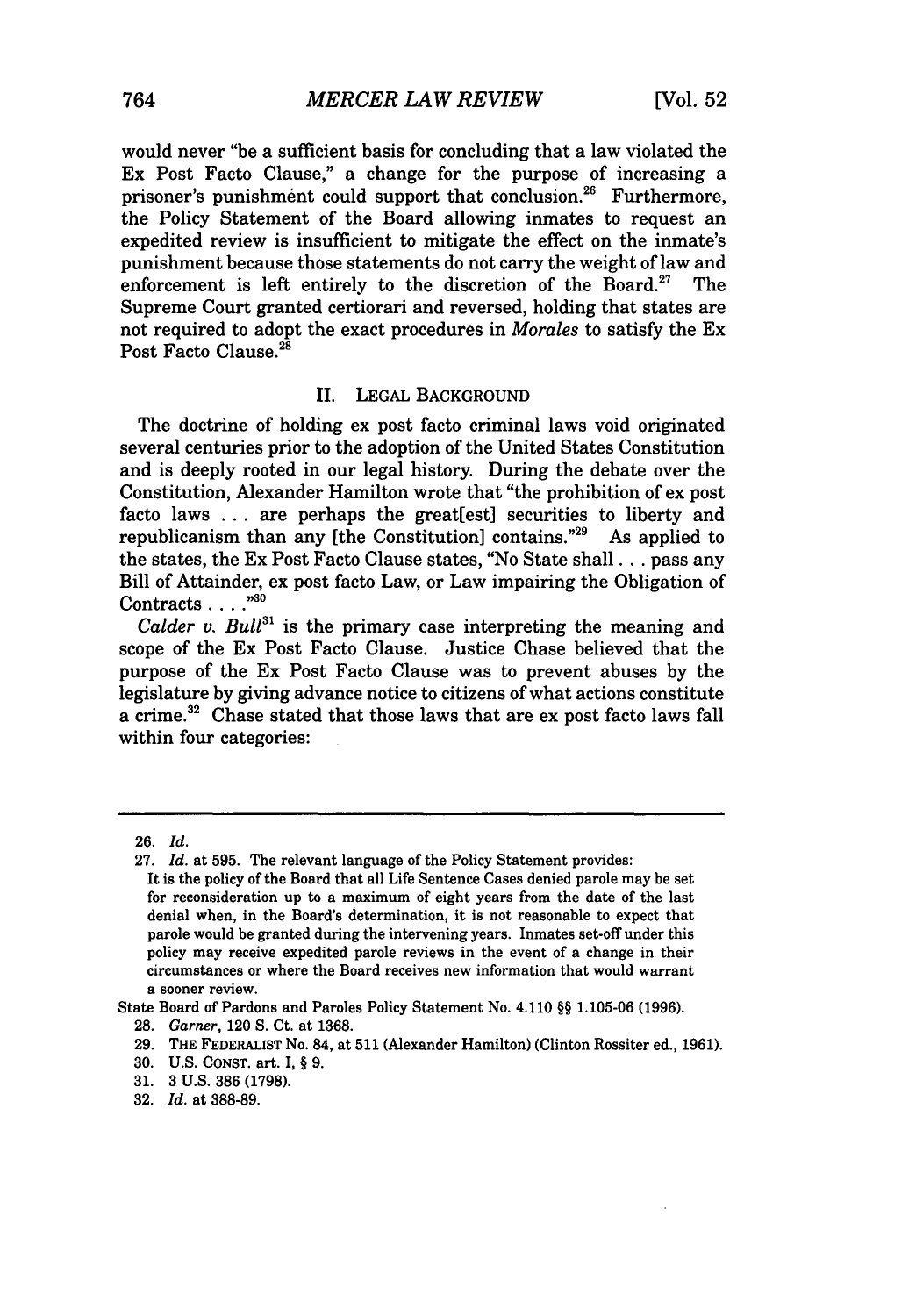1st. Every law that makes an action done before the passing of the law, and which was innocent when done, criminal; and punishes such action. 2d. Every law that aggravates a crime, or makes it greater than it was, when committed. 3d. Every law that changes the punishment, and inflicts a greater punishment, than the law annexed to the crime, when committed. 4th. Every law that alters the legal rules of evidence, and receives less, or different testimony, than the law required at the time of the commission of the offence, [sic] in order to convict the offender.<sup>33</sup>

Because the ex post facto doctrine is one of the "vital principles in our free Republican governments," any act contrary to the doctrine would be considered an invalid exercise of legislative authority.<sup>34</sup>

In *In re Medley*,<sup>35</sup> the Supreme Court reiterated its interpretation of the Ex Post Facto Clause to include those laws that are retrospective and "which [alter] the situation of the accused to his disadvantage."36 Petitioner challenged the retroactive application of a statute that required those being held for capital crimes to be held in solitary confinement. The former law, in effect at the time petitioner committed the crime, contained no requirement of this sort.<sup>37</sup> The Court held that, because the new statute imposed "additional punishment of the most important and painful character," the act was void under the United States Constitution.38

*Beazell v. Ohio39* demonstrates the Court's twentieth-century approach to the Ex Post Facto Clause and assesses the degree to which a retrospective application of a law disadvantages the offender.<sup>41</sup> *Beazell* involved an Ohio statute that made discretionary the granting of separate trials for those jointly indicted of felonies, amending an earlier statute that required felons to be tried separately.<sup>41</sup> The Court denied defendant's ex post facto challenge.<sup>42</sup> The Court explained that determining whether a procedural change violates the Ex Post Facto Clause requires an analysis of the degree to which the person was disadvantaged and cannot be established in a definitive set of rules or

- 40. *Id.* at 171.
- 41. *Id.* at 169-70.
- 42. *Id.* at 169.

<sup>33.</sup> *Id.* at 390.

<sup>34.</sup> *Id.* at 388.

<sup>35. 134</sup> U.S. 160 (1890).

<sup>36.</sup> *Id.* at 171.

<sup>37.</sup> *Id.* at 170-72.

<sup>38.</sup> *Id.* at 171.

<sup>39. 269</sup> U.S. 167 (1925).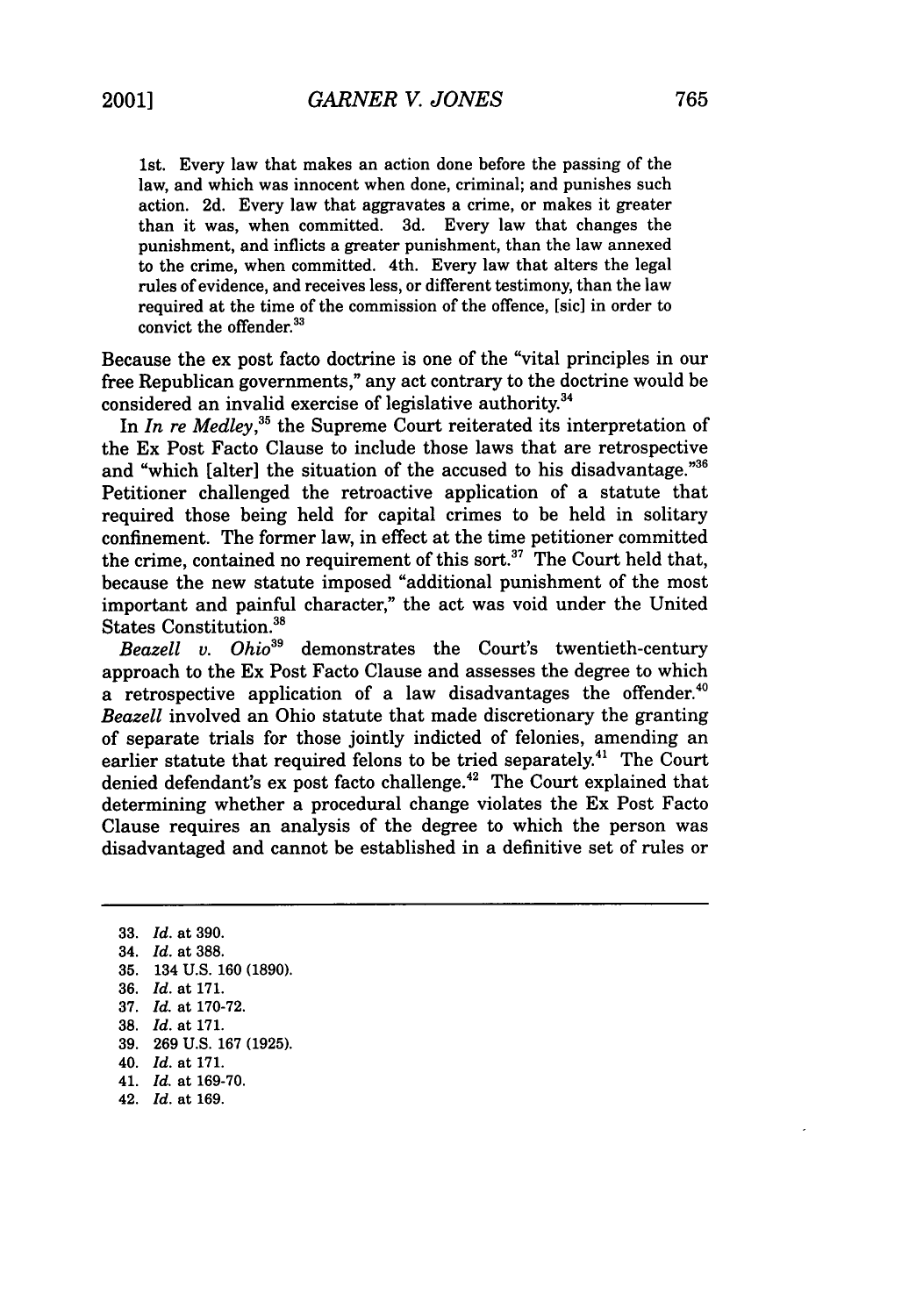propositions.43 Statutory changes that affect a method of trial or deprive an accused of a defense "in a limited or unsubstantial manner to his disadvantage, are not prohibited."<sup>44</sup>

This analysis became the basis for the Court's decision in *Lindsey v.* Washington,<sup>45</sup> in which the Court had to determine whether the Ex Post Facto Clause applied to a retroactive application of a statute that removed the possibility of a shorter sentence and made the possibility of parole revocable at will.<sup>46</sup> The Court held that this sort of statute was ex post facto because it increased the possibility of a penalty by lengthening the required sentence.<sup>47</sup> "The Constitution forbids the application of any new punitive measure to a crime already consummated, to the detriment or material disadvantage of the wrongdoer."<sup>46</sup> Because the petitioners were denied an opportunity to gain their freedom from custody under the shorter term mandated at the time they committed the crime, the new statute was to their "substantial disadvantage."<sup>49</sup>

The Supreme Court would later rely on several lower court opinions utilizing this method of analysis in determining the constitutionality of various changes in parole procedures. In *Greenfield v. Scafati*,<sup>50</sup> a United States district court held that the retroactive application of a statute that forfeited good conduct deductions for those who violated parole conditions to those already under sentence was to the disadvantage of the accused and violated the Ex Post Facto Clause.<sup>51</sup> The court recognized that statutory reductions in the amount of good conduct allowances after incarceration could be invalidated because they deprived the prisoner of time off he deserved.<sup>52</sup> The availability of good conduct time is considered an essential element of the crime.<sup>53</sup> Furthermore, the fact that parole is discretionary does not mean that depriving a prisoner of parole could never be found ex post facto. The court concluded that entirely depriving the prisoner of both the right to earn good conduct time and the right to qualify for parole, even for a brief period, "materially 'alters the situation of the accused to his

**53.** *Id.*

<sup>43.</sup> *Id.* at 169-70. 44. *Id.* at 170. 45. 301 U.S. 397 (1937). 46. *Id.* at 398. 47. *Id.* at 401-02. 48. *Id.* at 401. 49. *Id.* **50.** 277 F. Supp. 644 **(D.** Mass. 1967). 51. *Id.* at 646. 52. *Id.* at 645.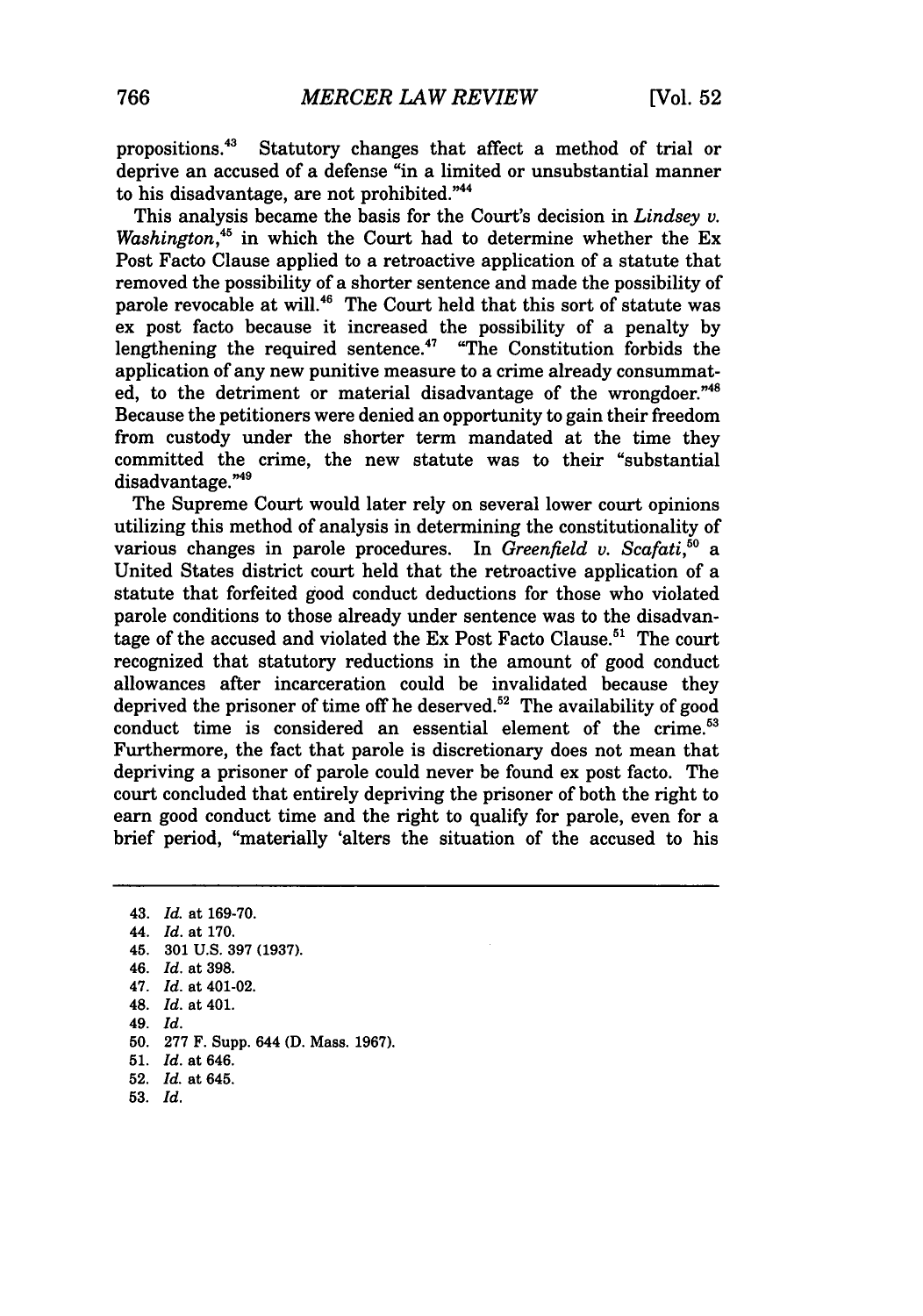disadvantage."<sup>54</sup> Thus, the legislation, enacted and applied after the offense, was unconstitutional.

Likewise, in *Rodriguez v. United States Parole Commission,55* the United States Court of Appeals for the Seventh Circuit held that the retroactive elimination "of all opportunity to be released on parole also comes within the scope of [the Ex Post Facto Clause]."<sup>56</sup> The court first acknowledged that prior case law has not required a technical increase in punishment.<sup>57</sup> However, the Constitution forbids any legislation that operates to the "substantial disadvantage" of the prisoners. $58$  If a court finds that parole is an essential element of the punishment for which a prisoner is convicted, the retroactive elimination of the prisoner's opportunity to be released on parole is "plainly to his substantial disadvantage."<sup>59</sup>

Two years later, in *Weaver v. Graham*,<sup>60</sup> the Supreme Court held that the retroactive application of a statute reducing the amount of gain time available for good conduct was unconstitutional as an ex post facto law.<sup>61</sup> Justice Marshall first rejected the argument that a law must "impair a 'vested right' to violate the *ex post facto* prohibition."62 For a law to be declared ex post facto, two elements must be satisfied. First, the law must be retrospective by having the "effect" of altering the consequences of acts completed prior to the law's effective date.<sup>63</sup> Gain time can be a decisive factor in determining an offender's prison term even though it may alter punitive conditions external to the sentence. $64$ Therefore, removal of gain time after the commission of a crime is retrospective because it "substantially alters the consequences attached to a crime already completed, and therefore changes 'the quantum of punishment."<sup>65</sup>

60. 450 U.S. 24 (1981).

- 63. *Id.* at 29-30.
- 64. *Id.* at 31-32.
- 65. *Id.* at 32-33 (quoting Dobbert v. Florida, 432 U.S. 282, 293-94 (1977)).

<sup>54.</sup> *Id.* at 646 (quoting *Medley,* 134 U.S. at 171).

**<sup>55.</sup>** 594 F.2d 170 (7th Cir. 1979).

**<sup>56.</sup>** *Id.* at 175. For a more general discussion of the Ex Post Facto Clause and the federal parole system, see Russell G. Donaldson, Annotation, *United States Parole Commission Guidedlines for Federal Prisoners,* 61 A.L.R. FED. 135, 155-59 (1983).

**<sup>57.</sup>** 594 F.2d at 174.

**<sup>58.</sup>** *Id.*

**<sup>59.</sup>** *Id.* at **175.**

<sup>61.</sup> *Id.* at 35-36; *see also* Miller v. Florida, 482 U.S. 423, 431 (1987), in which the Supreme Court rejected the argument that revised sentencing guidelines survived attack because they provided notice that the laws "might be changed." *Id.* at 431.

<sup>62. 450</sup> U.S. at 29.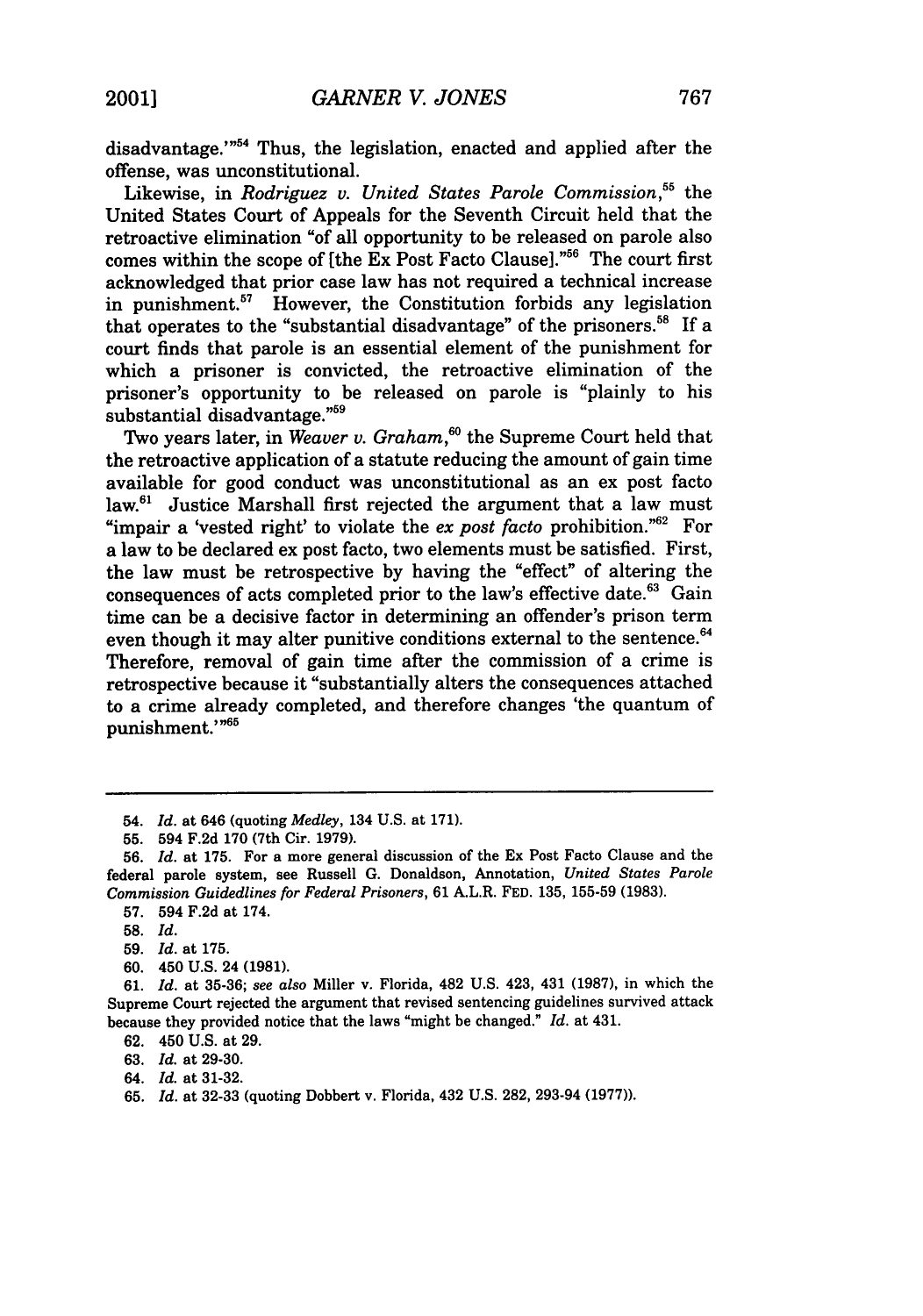Second, a retrospective law will be held unconstitutional only if the statute disadvantages the offender.<sup>66</sup> A statute does not need to increase the punishment attached to a crime to be disadvantageous but can simply lengthen the term that a prisoner must spend in prison or reduce an opportunity to shorten his time in prison. $67$  Marshall explained that courts should look to the statute itself and not to any provisions that "mitigate its effect on the particular individual." $68$  A statute that reduces the opportunity to earn early release through gain time solely for good conduct increases the amount of time a prisoner must spend in prison and "makes more onerous the punishment for crimes committed before its enactment."69 Curiously absent from Marshall's language was the phrase "substantial disadvantage," replaced only with "to [the prisoner's] disadvantage."70

This rationale was extended in *Akins v. Snow,7'* in which the United States Court of Appeals for the Eleventh Circuit thoroughly addressed the issue of whether the retroactive reduction in the frequency of parole reconsideration hearings violates the Ex Post Facto Clause.<sup>72</sup> The court addressed what it saw as "three preliminary issues" prior to its analysis of the ex post facto challenge.73 First, the court determined that Board rules have the "force and effect of law" because the legislature delegated the authority to the Board to enact rules.<sup>74</sup> Second, because an inmate is not eligible for parole without a parole hearing, parole hearings are "an essential part of parole eligibility."<sup>75</sup> After being denied parole at his initial parole consideration, a prisoner must receive a reconsideration before parole can be granted.<sup>76</sup> Finally, the court found that parole eligibility is part of a prisoner's sentence.<sup>77</sup> The court then applied the *Weaver* two-prong analysis to determine if the Board rules violated the Ex Post Facto Clause.<sup>78</sup> First, the court determined that the law was retrospective.<sup>79</sup> By changing the frequency of parole reconsideration

66. *Id.* at 33. 67. *Id.* at 33-34. 68. *Id.* at 33. 69. *Id.* at 36. 70. *Id.* at 34 (citing *Medley,* 134 U.S. at 171). 71. 922 F.2d 1558 (11th Cir. 1991). 72. *Id.* at 1563-64. 73. *Id.* at 1561. 74. *Id.* 75. *Id.* at 1562. 76. *Id.* at 1561-62. 77. *Id.* at 1562. 78. *Id.* at 1563-64. 79. *Id.* at 1564.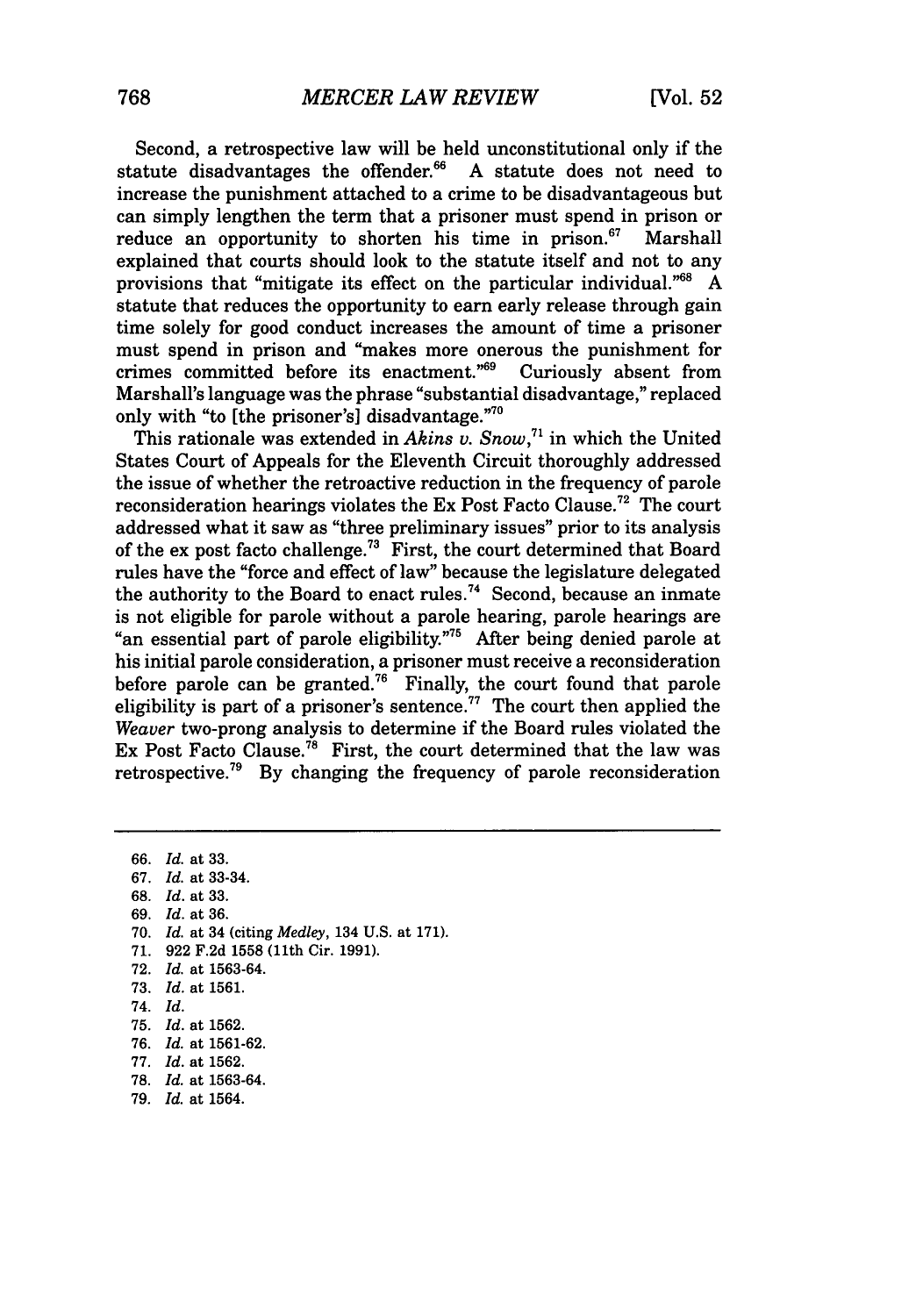hearings after prisoners commit crimes, the "Board effectively altered the consequences of their crimes after they were completed." $80^\circ$  Second, the court held the law "substantially disadvantage[d]" the prisoners' parole eligibility. $81$  Relying on its holding that a parole reconsideration hearing is an essential part of parole eligibility, the court stated that alterations in the frequency of parole reconsideration hearings also alter a prisoner's parole eligibility. ${}^{82}$  Because this alteration results in an increase in the amount of time a prisoner must spend in prison before becoming eligible for parole, the change "substantially disadvantages a prisoner."<sup>83</sup>

In *California Department of Corrections v. Morales*,<sup>84</sup> the Supreme Court held that determining whether a California statute that decreased the frequency of reconsideration hearings violated the Ex Post Facto Clause turned on whether the specific changes created "a sufficient risk of increasing the measure of punishment attached to covered crimes."85 Defendant, who was convicted of multiple murders, claimed changes of this sort violate the Ex Post Facto Clause because they stiffen the punishment attached to the crime **by** creating the possibility of affecting a prisoner's punishment.<sup>86</sup> Justice Thomas rejected this argument, stating the Court's ex post facto analysis has never been set in a single formula but has been determined **by** the "degree" to which the legislative adjustments affect the prisoner.<sup>87</sup>

In deciding whether the California statute increased the punishment for a crime after its commission, Justice Thomas noted several factors.<sup>88</sup> The scope of the statute was limited to "a class of prisoners for whom the likelihood of release on parole is quite remote."<sup>89</sup> Furthermore, the statute is replete with safeguards ensuring that its application does not result in extending an inmate's sentence.<sup>90</sup> First, the statute was "carefully tailored" to the end of saving time and money **by** not requiring

- 88. *Id.* at 510-13.
- 89. *Id.* at 510.
- 90. *Id.* at 510-11.

<sup>80.</sup> *Id.*

<sup>81.</sup> *Id.*

<sup>82.</sup> *Id.*

**<sup>83.</sup>** *Id.*

<sup>84. 514</sup> U.S. 499 (1995).

<sup>85.</sup> *Id.* at 509. For a more general analysis of the Ex Post Facto Clause and punishment, see Wayne A. Logan, *The Ex Post Facto Clause and the Jurisprudence of Punishment,* 35 AM. CRIM. L. REV. 1261 (1998); *see also* JOSEPH G. COOK, 1 CONSTITUTION-**AL** RIGHTS OF THE ACCUSED § 1:20 **(3d** ed. 1996).

<sup>86. 514</sup> U.S. at 508.

<sup>87.</sup> *Id.* at 509 (citing *Beazell,* 269 U.S. at 171).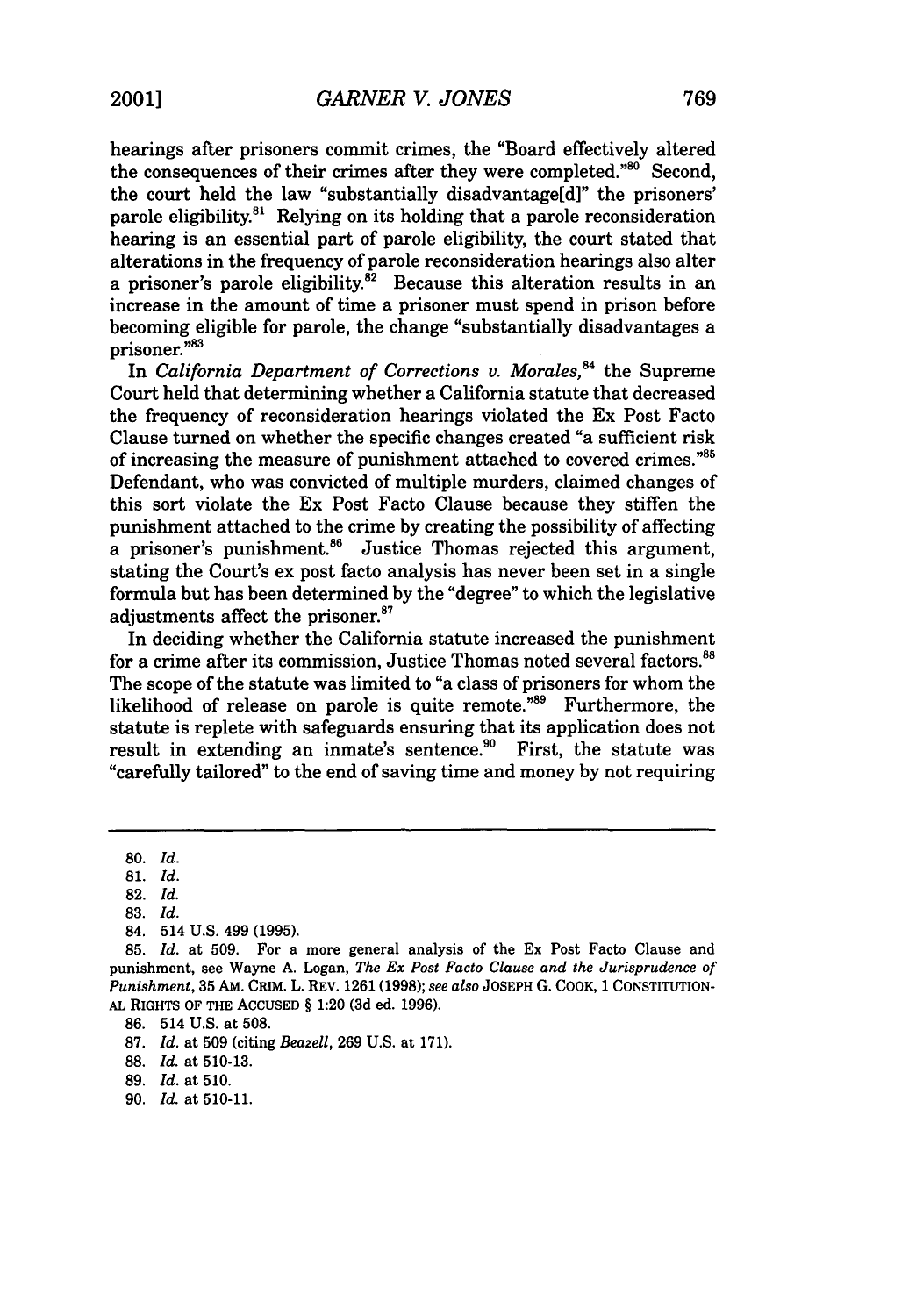the parole board to conduct hearings for an inmate it believed had no chance of release. $91$  Second, the parole board was required to conduct "'a full hearing and review' of all the relevant facts," stating a reason for its finding.92 Third, the statute allowed the parole board to tailor the frequency of subsequent hearings based on the "particular circumstances of the individual prisoner."<sup>93</sup> Fourth, the Court found that a "prisoner's ultimate date of release would be entirely unaffected by the change in the timing of suitability hearings."<sup>94</sup> Finally, the California Board of Prison Terms could expedite a release date if it felt that the facts of any case warranted such an early release.<sup>95</sup> Courts should not be subjected to reviewing countless minor legislative adjustments in parole and sentencing guidelines that have only the mere possibility of impacting a prisoner's term of confinement.96 Justice Thomas believed the totality of the changes created "only the most speculative and attenuated risk of increasing the measure of punishment attached to covered crime" and were, therefore, not prohibited by the Ex Post Facto Clause.<sup>97</sup>

The dissent, consisting of Justices Stevens and Souter, described the majority's description of the respondent's claim of increased punishment as "speculative" to be "not only unpersuasive, but actually perverse."<sup>98</sup> Justice Stevens believed prior case law made clear that any retroactive application of a law that decreases the frequency of parole reconsideration hearings would eliminate a prisoner's chance to earn release.<sup>99</sup> Completely eliminating the chance to earn release when it existed previously would be an an increase in punishment and would violate the Ex Post Facto Clause.<sup>100</sup> The majority's reliance on the fact that the statute affected only one class of persons is the danger the Ex Post Facto Clause was enacted to prevent: "[administering] justice unfairly against particular individuals. $n_{01}$  Furthermore, the provision, which requires the parole board to make particular findings of fact prior to denial, fails to satisfy the Ex Post Facto Clause.<sup>102</sup> Justice Stevens stated that the

91. *Id.* 92. *Id.* at **511** (quoting CAL. PENAL CODE ANN. § 3041.5(b)(2) (West 1982)). 93. *Id.* 94. *Id.* at 513. 95. *Id.* at 512-13.

- 96. *Id.* at 508-09.
- *97. Id.* at 514.
- 98. *Id.* at 526 (Stevens, J., dissenting).
- 99. *Id.* at 516-17.
- 100. *Id.* at 516.
- 101. *Id.* at 520.
- 102. *Id.* at 522-23.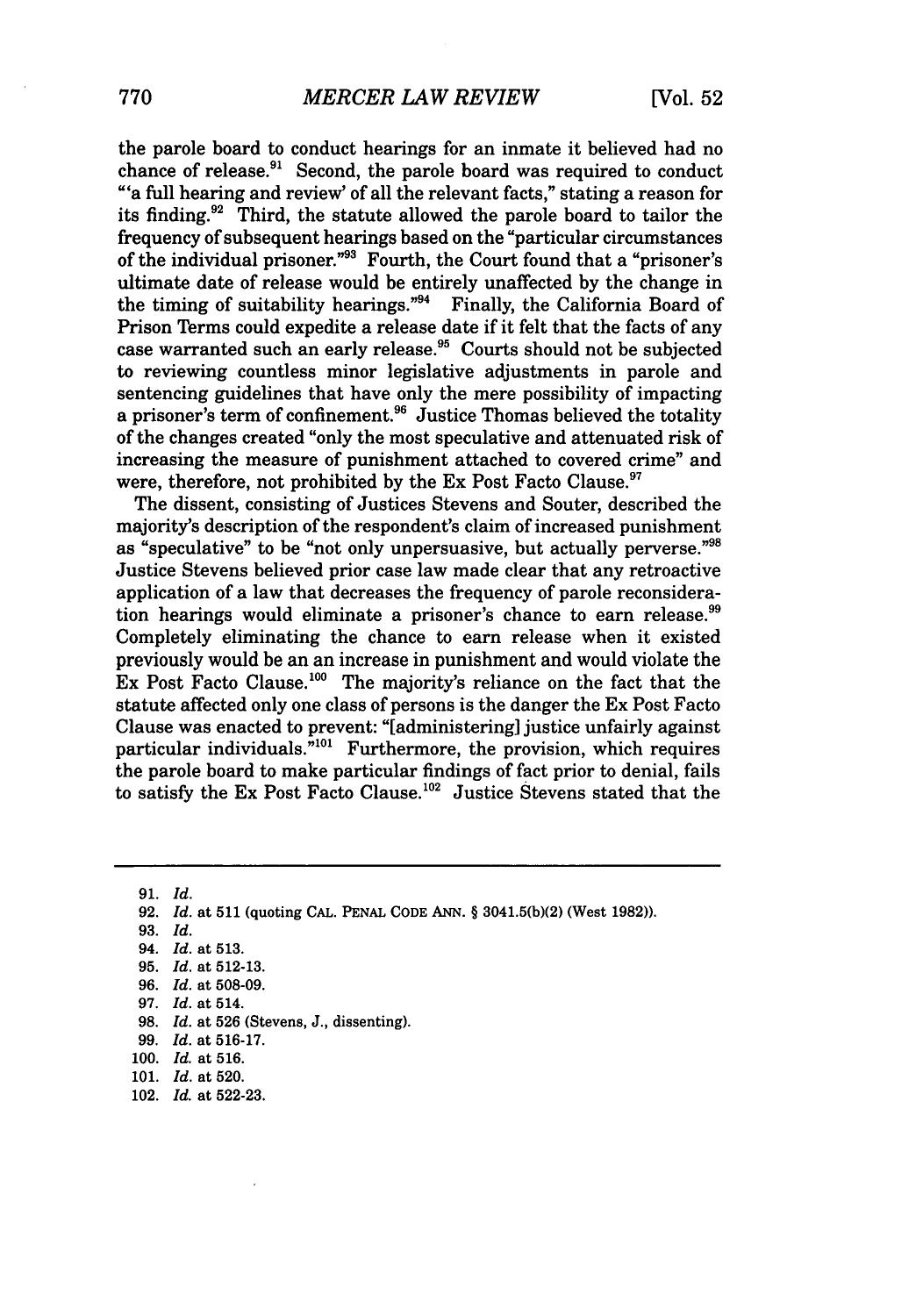statute provides no means to review Board decisions of erroneous decisions or change in circumstances.<sup>103</sup>

Two years later, in *Lynce v. Mathis*<sup>104</sup> a unanimous Supreme Court applied the *Morales* standards and held that retroactive cancellation of accumulated overcrowding credits violated the Ex Post Facto Clause.<sup>105</sup> Petitioner had been released from prison based on accumulated overcrowding credits but was subsequently rearrested after all the credits were retroactively canceled for those convicted of murder. $^{106}$ Justice Stevens explained that, because the statute was clearly retrospective as applied to petitioner, the key determination was whether the statute was to his disadvantage.<sup>107</sup> Justice Stevens stated that the Court in *Weaver* and *Morales* had not focused on the legislative purpose behind the statute but on whether the effect of the statute was to lengthen the petitioner's period of incarceration.<sup>108</sup> The decision in *Morales,* which only removed a mechanism creating an opportunity for early release, had only a speculative effect on prisoners.<sup>109</sup> However, in *Lynce* the Court stated there is no need to speculate about the effect of the legislative adjustment when the petitioner had been rearrested: "The 1992 statute has unquestionably *disadvantaged* petitioner because it resulted in his rearrest and prolonged imprisonment." $110$ 

*Garner v. Jones"'* was the next case in which the Supreme Court addressed the application of the ex post facto doctrine to alterations in subsequent parole reconsideration hearings. In *Garner* Justice Kennedy distinguished the Georgia statute from those factors present in *Morales.*<sup>112</sup>

### III. THE COURT'S RATIONALE

In *Garner* the Supreme Court laid out several rules for lower courts to determine whether the Ex Post Facto Clause is violated by statutes which grant parole boards the discretion to decrease the frequency of reconsideration hearings after the commission of a crime.<sup>113</sup> Justice Kennedy stated the court of appeals erred by not properly determining

103. *Id.* at 523. 104. 519 U.S. 433 (1997). 105. *Id.* at 446-47. 106. *Id.* at 435-36. 107. *Id.* at 441. 108. *Id.* at 444. 109. *Id.* 110. *Id.* at 446-47 (emphasis added). 111. 120 S. Ct. 1362. 112. *Id.* at 1366-68. 113. *Id.*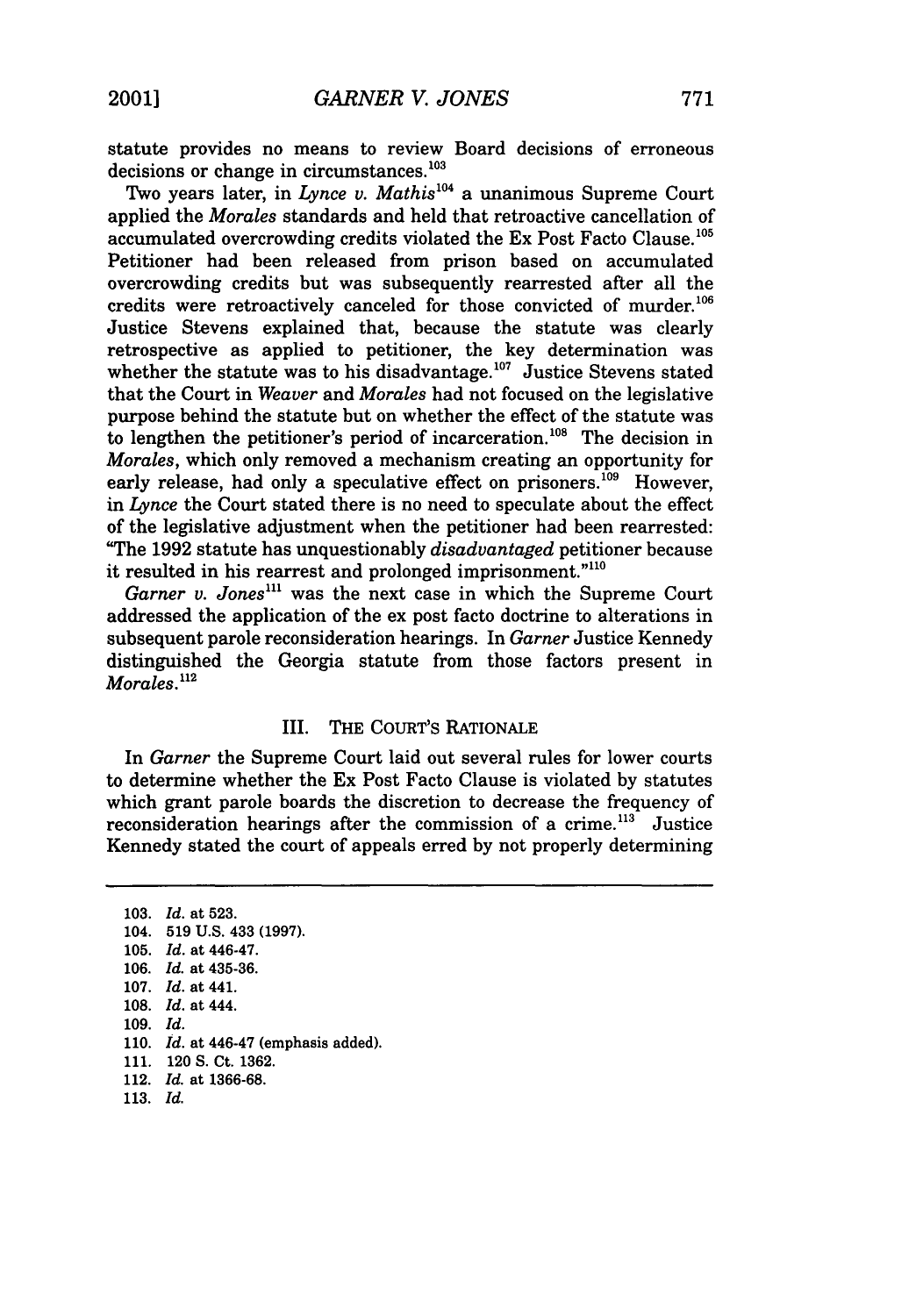whether the amended rules "created a significant risk of increasing the measure of punishment attached to the covered crimes."<sup>114</sup>

The first inquiry is whether a rule, on its face, creates a "sufficient risk of prolonging respondent's incarceration."'15 Justice Kennedy noted that states were not required to replicate the exact procedures adopted by California in *Morales* to satisfy the Ex Post Facto Clause.<sup>116</sup> States must have adequate flexibility in dealing with issues involving confinement and release.<sup>117</sup> Consistent with this notion, granting parole boards discretion can actually allow an amendment to a rule setting the frequency of reconsideration hearings to satisfy the Ex Post Facto Clause.<sup>118</sup> While changing a punishment after the commission of the crime is the evil that the Ex Post Facto Clause is intended to prevent, the change inherent in a parole board's discretion allows the board to make decisions based on prior experience and gives the board the ability to adapt to new situations.<sup>119</sup> Courts should presume, absent any clear evidence, that parole boards will exercise their discretion to grant early review. $120$ 

Furthermore, Justice Kennedy stated that the Georgia law decreasing the frequency of parole reviews was qualified for two additional reasons.<sup>121</sup> First, despite the parole board's discretion to grant reviews based on changes in circumstances, parole boards were required by law to set reconsideration hearings at a maximum of eight years. $122$ Second, Georgia Parole Board rules permitted additional "reviews in the event of a change in [prisoner's] circumstance or where the Board receives new information that would warrant a sooner review."<sup>123</sup> These qualifications ensure a more accurate exercise of the parole boards' discretion.<sup>124</sup> Not only can a board set reconsideration hearings based on the likelihood of release, but boards can also focus their resources on those prisoners identified as having a better possibility of release.<sup>125</sup>

114. *Id.* at 1367 (citing Morales, 514 U.S. at 509). 115. *Id.* at 1368 (citing *Morales,* 514 U.S. at 509). 116. *Id.* at 1367. 117. *Id.* at 1368. 118. *Id.* at 1367-68. 119. Id. at 1369. 120. *Id.* at 1370-71. 121. *Id.* at 1369. 122. *Id.* 123. Id. 124. *Id.* 125. *Id.* at 1370.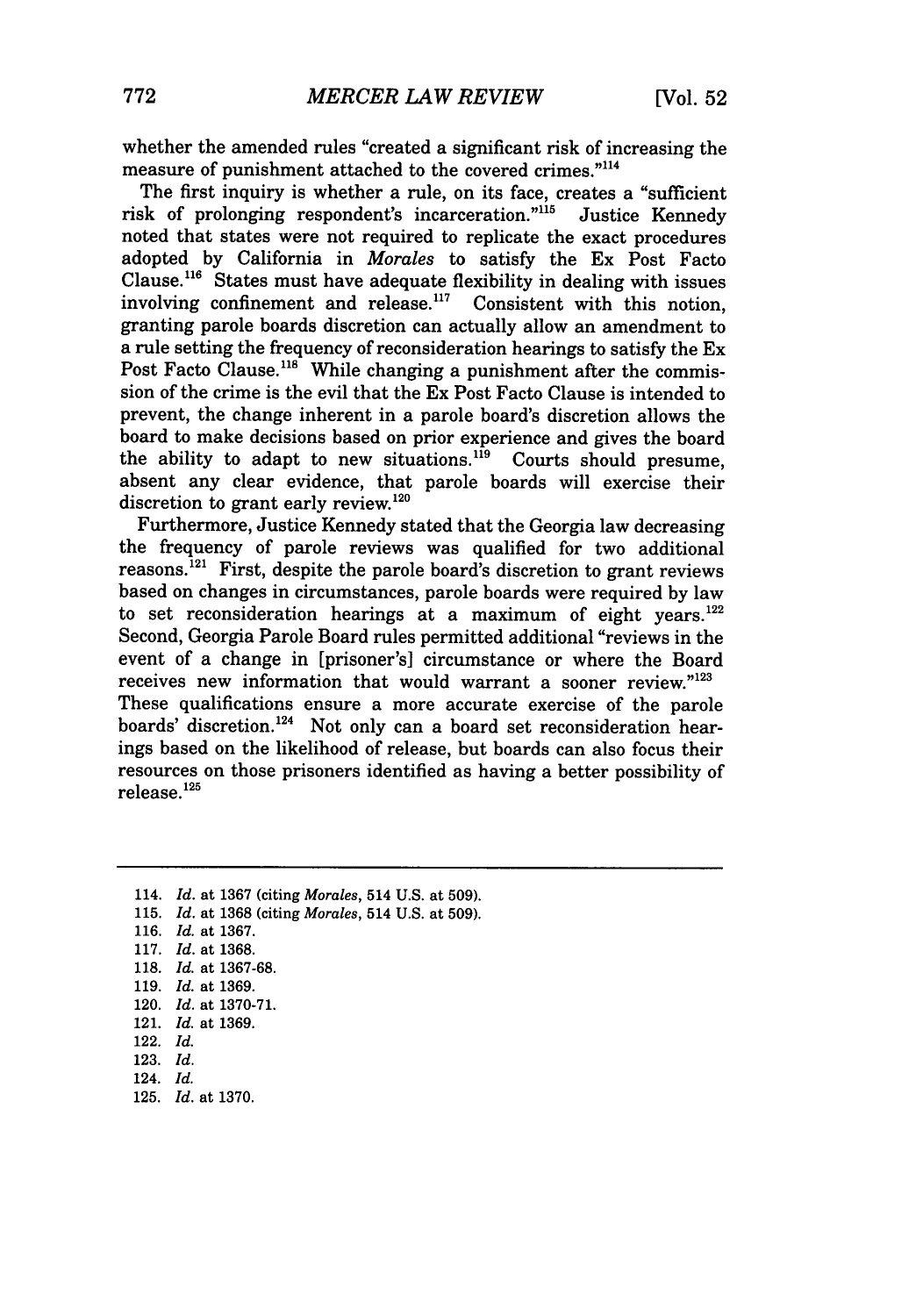If a prisoner is unable to show a "significant risk" of increased incarceration based on the terms of the statute, then the prisoner must show "that as applied to his own sentence the law created a significant risk of increasing his punishment." $126$  To challenge an amendment, a prisoner is allowed to present evidence demonstrating that the application of the amended rule "increases, to a sufficient degree," the probability of prolonging his incarceration.<sup>127</sup> Justice Kennedy instructed courts to consider "the general operation of the [state's] parole system."<sup>128</sup> Evidence in support of the statute could come from how a parole board exercises its discretion, including the parole board's internal policy statements or its actual practices.<sup>129</sup> In the present case, the Georgia statute had the additional safeguard of allowing prisoners the right to petition the Board for expedited consideration based on a change in circumstances.<sup>130</sup> Furthermore, courts are to presume that parole boards will exercise their discretion to grant additional reviews based on the assessment of the likelihood of each inmate's release. $^{131}$  Because the court of appeals analysis "failed to reveal whether the amendment to Rule **475-3-.05(2),** in its operation, created a significant risk of increased punishment," the Court remanded the case for this consideration. **<sup>1</sup> 32**

In his concurrence, Justice Scalia admonished the majority for remanding the case, noting that the Ex Post Facto Clause concerns "increases in punishment" not "decreasing the likelihood of parole."<sup>133</sup> Scalia emphasized that the decision in *Morales,* which also found a state's statute changing the frequency of parole reconsideration did not violate the Ex Post Facto Clause, applied to cases when the parole board was granted discretion to decrease the frequency of reconsideration hearings.'34 But in *Garner* the Georgia Parole Board had always been entrusted with the discretion to decide the ultimate period between reconsideration hearings and the ultimate decision of parole.<sup>135</sup> Furthermore, Justice Scalia stated that parole itself was a matter of "mercy or clemency," in no way affecting the ultimate punishment a

**126.** *Id.*

**127.** *Id.*

- **128.** *Id.*
- **129.** *Id.*
- **130.** *Id.*
- **131.** *Id.* at **1371.**
- **132.** *Id.*
- **133.** *Id.* (Scalia, **J.,** concurring).
- **134.** *Id.*
- **135.** *Id.*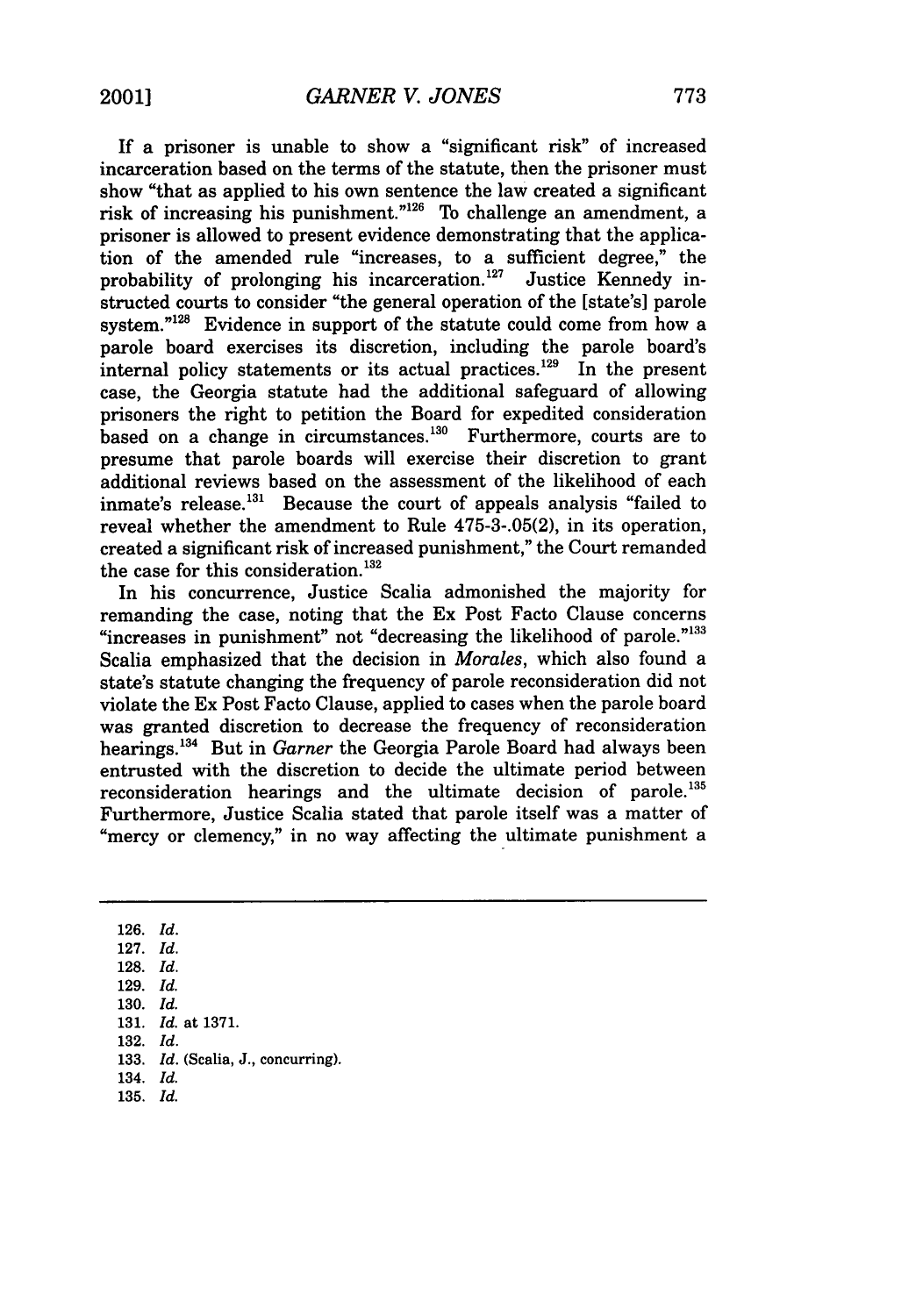prisoner could receive when he committed a crime.<sup>136</sup> "[A]ny risk engendered by changes to the length of that period is merely part of the uncertainty which was inherent in the discretionary parole system, and to which respondent subjected himself when he committed his crime. $n^{137}$  Contrary to the majority opinion, there was no need to Contrary to the majority opinion, there was no need to remand the case to review the Board's policy statements because the statements in no way created a "reasonable expectation of entitlement" giving rise to an ex post facto concern.  $138$ 

In a dissent joined by Justices Stevens and Ginsburg, Justice Souter criticized the majority for failing to recognize the "risk that the class affected by the change will serve a longer sentence as a result."139 The dissent first demonstrated what it saw as an increase in the punishment of prisoners under the Georgia rule by comparing the average terms served under the new and old rules.<sup>140</sup> Justice Souter also warned that the majority's decision was contrary to the Court's opinion in *Morales.* **141** While the California law in *Morales* impacted only those shown to have a minimal chance for release, the Georgia amended rules had the possibility of increasing the "punishment for all life-sentenced prisoners."<sup>142</sup> Furthermore, the lower courts' refusal to allow for discovery severely limited defendant's ability to prove a "substantial risk of longer sentences."<sup>143</sup> Justice Souter also believed that there was inadequate evidence to show that the parole board's discretion to reexamine a prisoner's case in any way mitigated the "substantial probability of increased punishment."<sup>144</sup>

#### IV. IMPLICATIONS

*Garner* represents a dramatic shift from the Supreme Court's ex post facto jurisprudence as applied to parole systems. The Court has changed its recent holding in both *Morales* and *Lynce* that the standard for challenging retroactive changes in the parole systems is whether the amended rule "produces a sufficient risk of increasing the measure of punishment attached to covered crimes."<sup>145</sup> Instead, the Court now

136. *Id.* 137. *Id.* at 1372. 138. *Id.* 139. *Id.* (Souter, **J.,** dissenting). 140. *Id.* at **1373.** 141. *Id.* 142. *Id.* 143. *Id.* at 1374. 144. *Id.* 145. *See Morales,* 514 **U.S.** at **509;** *Lynce,* **519 U.S.** at 444.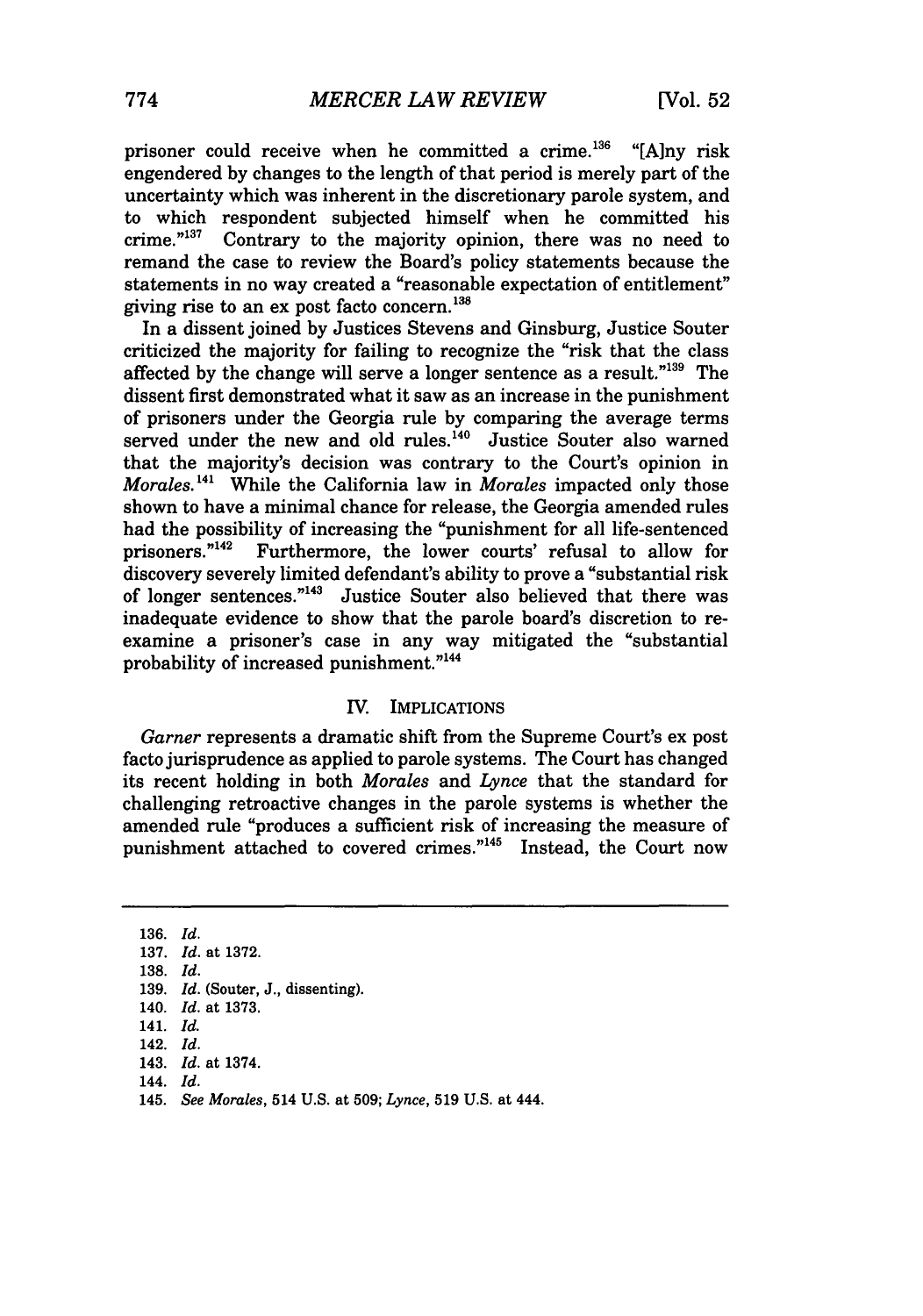requires that prisoners challenging retroactive changes in parole systems show that the amended rule, "in its operation, created a significant risk of increased punishment" for the inmate.<sup>146</sup>

As with all issues relating to prison systems, the Court must balance the interests of parole boards and prison systems with the constitutional rights of prison inmates. In *Garner* the Court stated that the "States must have due flexibility in formulating parole procedures and addressing problems associated with confinement and release."147 However, at what point can it be said that changes in parole systems have gone too far? Furthermore, it is unclear what changes to a parole system will meet the "significant risk of increasing **...** punishment" test. If the Supreme Court has upheld changing the interval from one to three years, and three to eight years, would it be going too far to change the interval from eight to twenty, thirty, or fifty years?

The Court's decision also leaves open the question of what evidence an inmate could produce to satisfy the "significant risk of increasing ... punishment" standard. Under the *Morales* standard, a prisoner could produce statistics demonstrating the system-wide effect on the average length of those serving life sentences.<sup>148</sup> But *Garner* narrows the already thin line of evidence available to bring ex post facto challenges to changes in parole systems. This effect could not be any more apparent than when the new standard is applied to the Georgia parole system. Under the Georgia system, an inmate does not have an inperson hearing before the Board. Instead, a "parole officer" conducts an investigation detailing the arrest records, court records, and current and prior offenses.<sup>149</sup> As the Board notes, "the overriding factor in determining whether or not to parole a person under life sentence is the severity of the crime."<sup>150</sup> When a decision is reached, neither Georgia law, Georgia rules, nor the Board's policy statement requires the Board to give a detailed factual reasoning for its decision. Furthermore, if an inmate is denied parole, the inmate is not permitted to review any information within the Board's file as its contents are considered "confidential state secrets" under Georgia law.'51

<sup>146.</sup> Garner, 120 S. Ct. at 1371.

<sup>147.</sup> *Id.* at 1368.

<sup>148.</sup> *Id.* at 1370.

<sup>149.</sup> *See* State of Georgia Board of Pardons and Paroles, *Parole Decisions* (visited Dec. 7, 2000) <http'//www.pap.state.ga.us/decisions.htm>.

**<sup>150.</sup>** *Id.*

<sup>151.</sup> O.C.G.A. § 42-9-53(b) (1997); *see also* Jackson v. Reese, 608 F.2d 159, 160 (5th Cir. 1979).